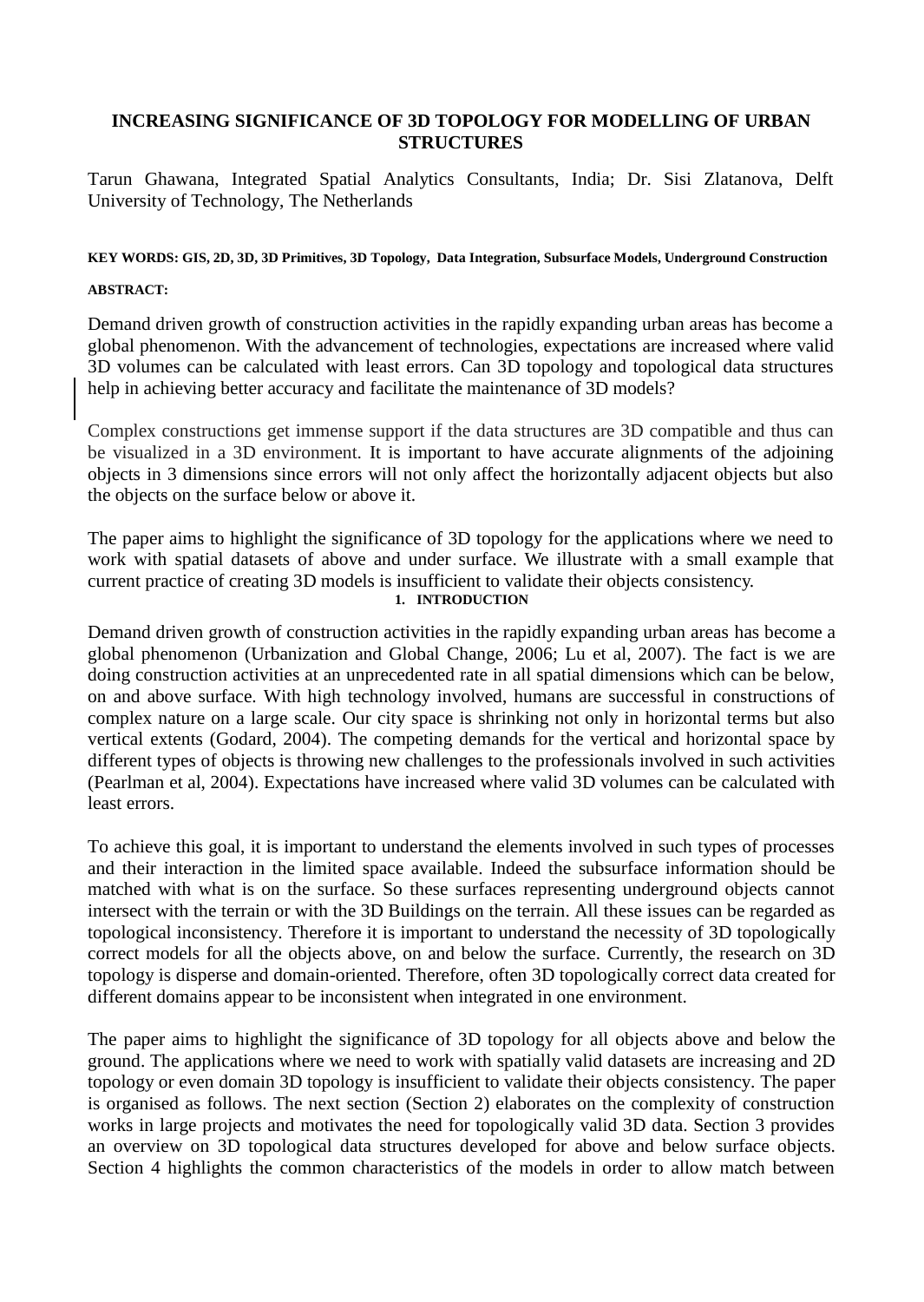subsurface and surface models. Section 5 introduces a case study of a large civil engineering project to illustrate the problems of data integration and discusses possible solutions. Section 6 concludes with recommendations for further research and developments.

## **2. 3D DATA IN CIVIL CONSTRUCTIONS**

Modern day constructions require high precision alignments and valid volumes to be calculated. Modelling the increasingly complex urban scene, including subsurface land use, multi-layer buildings and their corresponding usage and ownership cannot adequately be undertaken using 2D systems (Ellul et al, 2006).

Houses with basements, building complexes with multilevel underground parking, multi-level underground train and metro stations, dams are some of the most common examples where we see the objects interacting in different levels of surfaces. It is important to have accurate alignments of the adjoining objects in 3D since errors will not only affect the horizontally adjacent objects but also the objects on the surface below or above it. Future cities conceptual designs are increasingly focused to create entire cities as part of one single large multi-dimensional structure. Such structures will include utility networks wiring through the entire framework alongside the residential and other commercial space usages. Such a large multi-functional city will thus require tight integration of objects to allow the maximized usage of available space in horizontal and vertical directions (de Vries and Zlatanova, 2011).

3D data visualisation and information consistency is critical for large civil projects. Such projects have time span of 5-10 years. In this period huge amounts of data are exchanged between companies involved in the project. Within the Dutch program Ruimte voor GeoInformation, 2004- 2009 (RGI, Space for Geographical Information) several projects have dealt with 3D data modelling (www.rgi.nl) and many of them investigated this problem. For example the study performed within the project GeoInformation management for civil infrastructure works (GIMCIW) in the period 2006-2007 has clearly revealed low efficiency in data management and data exchange. The interviewed large companies have acknowledged numerous challenges: much of the design information is 2D CAD drawings (although 3D features are presented), much of the subsurface information is given as measurements (Excel sheets) and not as 3D models, various different files formats, limited re-use of data, difficulties in obtaining a general overview of the project, etc. (Tegtmeier et al 2009). The companies have recognised the importance of 3D information partially due to increased complexity of construction works and partially due to technology developments. An increasing number of 3D City Models are becoming offered freely by municipalities and other data providers. Various BIM models are progressively produced by designers, architects and constructors (Stoter et al 2011). However, the integration of 3D data sets exhibits even large problems compare to 2D. The available 3D data sets are either not validated or validated within a given domain.

In this paper we argue that 3D topological structures will help in this process and should be extended for all objects above and below the surface. Such a 3D topological data structure will force validity checks prior exchange or storage of data. Development of such 3D topology for the built environment is a complex task. As mentioned previously, 3D topological structures have been developed independently and have been largely influenced by characteristics of the domain. For example, under surface objects have largely been modelled as solids, while above surface objects tend to be represented by surfaces. The following section reviews several of these models.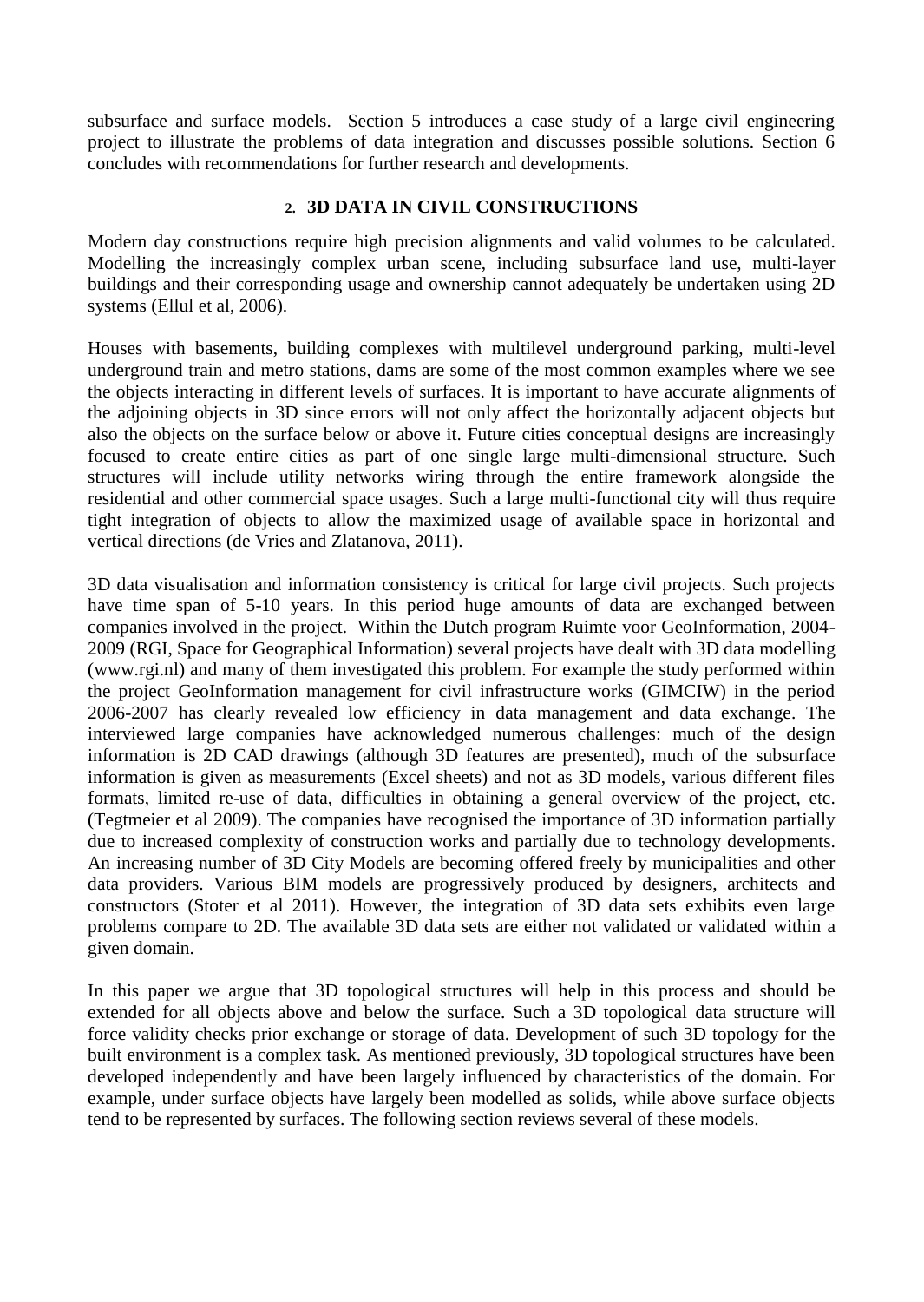### **3. 3D TOPOLOGY**

Although 3D models are getting used increasingly in many areas, they mostly have been used without using topological structure or semantic information (Jun et al, 2010). 3D entity-based data models for geospatial representation are based on the concepts used in 2D vector GISs (Lee et al, 2008). In 3D, to provide a comprehensive overview of relationships, frameworks need to examine relationships not only between 3D objects but also between the primitives constructing the 3D objects (3D, 2D, 1D or 0D). This may require 2D and 1D topological requirement to be accomplished first. Many visualisation engines require the presence of topological primitives (nodes, edges and faces) to support the display of 3D objects (represented as meshed closed surfaces), with the data currently being stored primarily in proprietary file formats for efficiency. It may therefore be possible to provide support for visualisation in 3D as part of the implementation of topology, by modifying and enhancing the topological structure to support visualisation (Ellul et al, 2006). 3D topology can be useful in three different processes (Ellul et al, 2006):

- Data modelling (construction and validation) relating to the processing and structuring of data into topological primitives and according to topological data models.
- Standard analysis relating to the analytical querying of data once it has been structured in topological format.
- Other custom analysis relating to applications utilising the data structured into specific topological models.

### **3.1 Topological models for above surface objects**

Presently many 3D topological models have been presented as data structures (schema's) with the purpose of storing and maintaining topologically correct data and little attention has been paid on processing and 'cleaning' the data sets according to the rules of the topological models or for performing spatial (topological) analysis. 3D topological models have been developed as individual models (Molenaar, 1989; Pilouk et al, 1994) or as an addition to geometrical models supported by present Database Management Systems (DBMS) such as Oracle Spatial and PostGIS (Penninga et al, 2006; Brugman 2010). An overview of 3D Topological models has been made in many studies (Ellul et al, 2006; Zalatanova, 2004). Early 3D topological models differ significantly in number of primitives, explicitly managed relationships (also related to the allowed singularities) and subdivision of space. The primitives managed can be 0D (node, which contains the coordinates), 1D (arc, composed of two nodes), 2D (face, which can have 3 and more nodes) and 3D (body, which can be polyhedron or tetrahedron). The explicitly maintained relationships and singularities are closely related to the type of the allowed primitives. For example, if only triangles and tetrahedrons are allowed, the model commonly does not maintain explicit relationships. Most of the models are based on a full subdivision of space, which means that an extra object 'air' should be defined. To illustrate the differences, few of the models will be described here with their main characteristics.

- 3D FDS: The formal data structure (FDS) was introduced by (Molenaar, 1989) and is first data structure to consider spatial objects as an integration of geometric and thematic properties. The fundamental rule of 3D FDS is the concept of a single-valued map; i.e., the node, arc, face or edge can appear in the description of only one geometric object of the same dimension.
- TEN: Tetrahedral Network (TEN) introduced to overcome the storage of explicit relationships encountered by 3D FDS. Introduced by (Pilouk et al, 1994), further developments of this structure were presented by Peninga et al 2006. This research has showed an interesting storage of the coordinates together with the tetrahedrons. The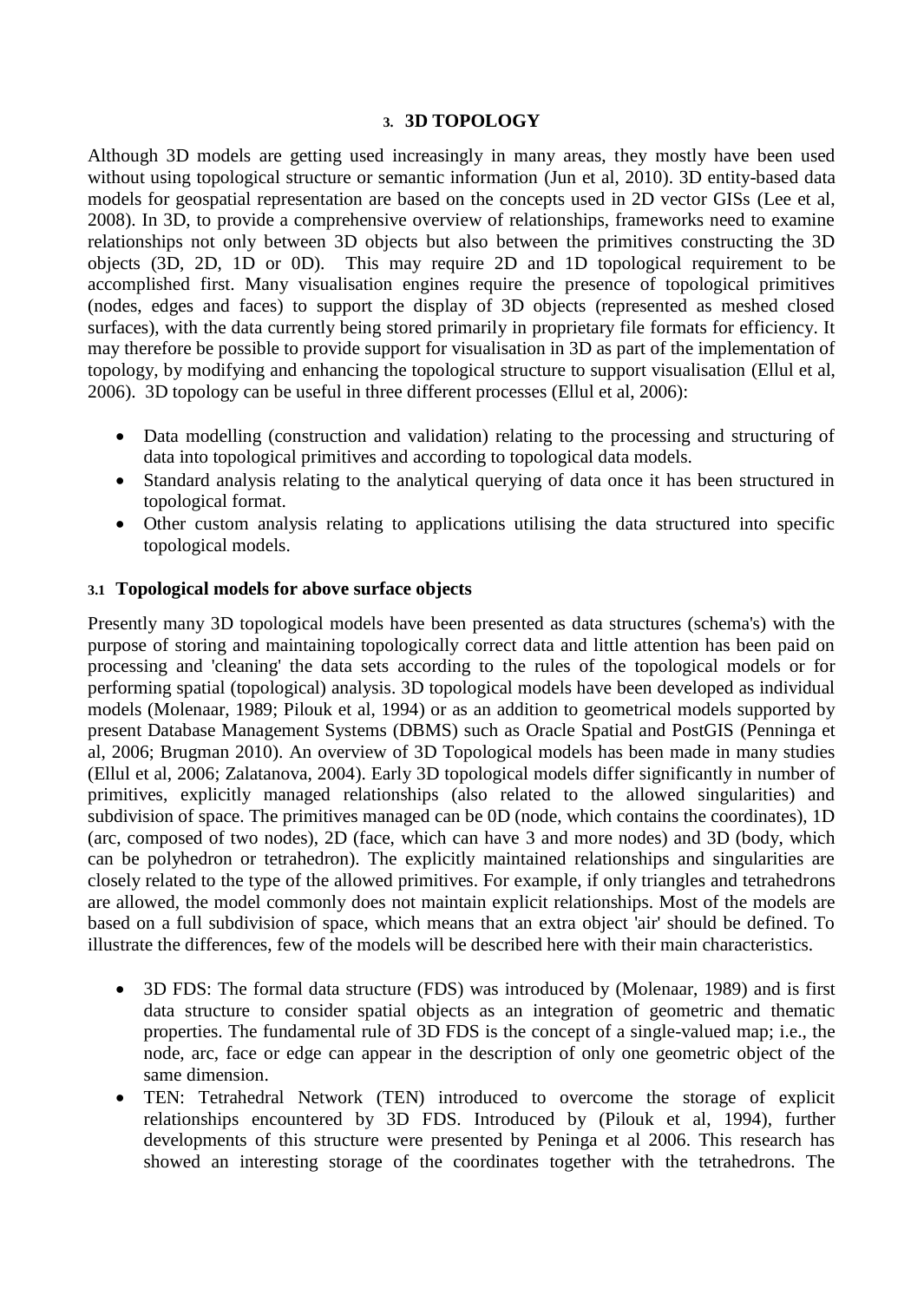performed tests revealed that such approach does not increase drastically the storage space and allows for fast query of the coordinates for visualisation and metric operations

- SSM: The Simplified Spatial Model (Zlatanova, 2004) was the first topological structure that focused on visualization aspects of the queries. It was designed to serve web-oriented applications where spatial queries need to be visualized on the screen as 3D models.
- CityGML Model: One of the newest developments in 3D is CityGML (Open Geospatial Consortium, 2008). CityGML is an open data model and XML-based format for the storage and exchange of virtual 3D city models. CityGML defines the classes and relations for the most relevant topographic objects in cities and regional models with respect to their geometrical, topological, semantical, and appearance properties. Theoretically the model can support topology as defined in GML, however a simplified approach using links between common faces of adjacent solids is utilized. The model does not maintain relationships between 0D, 1D and 2D primitives.

These and other topological data structures are based on explicit representation of objects. Other data structures may consider the explicit representation of relationships, in which the description of the objects has to be derived from the structures. The 3D topological model presented by Brugman (Brugman 2010) is a typical example of extending the geometrical model of DBMS with topological relationships. The model keeps the geometry data types of DBMS (point, line, polygon and polyhedron with their rules for validity) and introduces additional relationships, which represented the neighborhood and containment relationships between the objects. The models therefore allow for fast query of geometry of objects and at the same time allows for maintenance of spatial relationships.

## **3.2 Topological models for geological models**

All the models listed above have been developed with the idea of managing 3D objects above the ground. Topology has been considered of great importance also for geological objects (Wahl, 2004). The 3D topological models for subsurface (geological) objects have been created separately and focused on objects with indiscernible, continuous boundaries. In these models the subdivision of space is by definition complete. The objects of interest are predominantly bodies and 3D surfaces although line (breaklines, boreholes) and points are also included in the models. Spatial relationships like neighborhood and containment are of specific interest. Another critical characteristic of geological objects is uncertainty of objects. As described by Tegetmeier et al, 2009, the uncertainties could be spatial (unclarity about boundaries), temporal (changes in time) and semantic (unclarity in classifications or values). To represent best the objects and to provide the most suitable operations to perform certain operations different data models have been investigated. Lattuada, 2006 and Breuning and Zlatanova 2011 discuss the differences of geological models compared to on and above surface objects. In all models however, the spatial topology description on subsurface objects as well as on the spatial relations between subsurface engineering and surface spatial objects is semantics dependant (Wu et al, 2004).

Wu et al., 2003 present a classification for 3D models for geosciences modelling which focus the geometry. The authors subdivide the geological model in three large groups facial, volumetric and mixed models. The facial models comprise models that are based on surface representations such as Grid, Boundary representations-, Freeform surfaces, Wire framework or Linked slices, TINs, DEMs, etc. Volumetric models are further subdivided into Regular volume (CSG, Voxel, Octree, needle, Regular block) and Irregular (Tetrahedron Network, Pyramid, Tri-Prism, geocellular, Irregular block, Solid, 3D Voronoi volume). Examples of mixed models are TIN-CSG, TIN-Octree, Wire framework-Block, Octree-TEN, etc.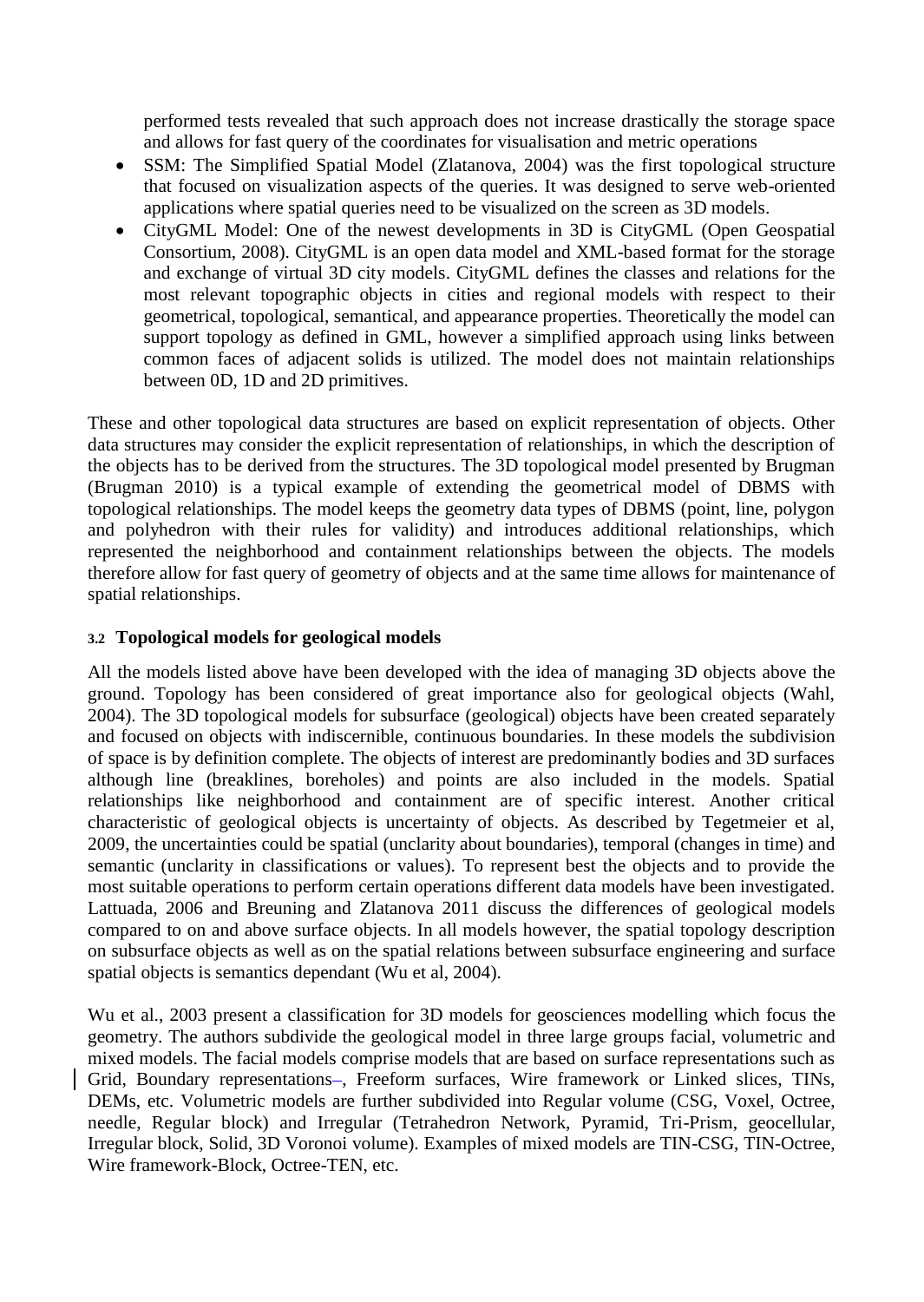Some of the models are described which follow the above mentioned classification for 3D models for geosciences modelling:

- G-GTP model for subsurface geological bodies: GTP (Generalized Tri-Prism) for modelling geological bodies. Generally, GTP model is based directly on sampling data and without data interpolation to model the basic pattern of strata interfaces in the form of TIN. The basic element of the model is the tri-prims. The tri-prism has 2 triangles as at the bottom and top, three side faces, 3 side edges, up and bottom TIN edges, and up and bottom TIN nodes. Each tri-prism must have these five primitives unless the side faces are not planar. They can be subdivided then with another primitive, i.e. diagonal. Pyramid and TEN are the degradation of GTP if a side-edge or a TIN-face shrinks to a node. Consequently, the GTP model can be seen as the common 3D model of tetrahedron model, pyramid model and TP model.
- 3D Vector Topology Model in the Visualization System (Yan et al, 2000): A 3D geological entity is a collection of a series of thematic and relations in the geological domain. In a 3D vector topological model, there is only polyhedron class which has both thematic and geometric characters. Abstractly belonging to polyhedron class, volume and out-surface area of a point object is equal to zero. Line object cannot be existed in the geological domain. Fault object i.e. fault, disconnection, etc. is regarded as the body object having the characters of zero-volume, some zero-area faces and some zero-length lines.
- 3D OO- Solid Model (Deng et al, 2008) The OO-Solid Model is an object-oriented 3D topologic data model based on (geological) volumes with fully considering the topological relations between geological objects and its geometric primitives. It requires split into sections, which can be parallel and vertical sections.

## **4. COMPARISON OF MODELS**

Table 1 is an overview of the characteristics of the discussed models. As it can be seen all the topological structures are based on boundary representations. Further primitives and relationships between them are defined. Nodes, Arcs and Faces are the most common primitives used by the 3D topological and 3D geological models. Faces are used to define sometimes as 3D object. However, in some models the basic three primitives are used to create complex classes or 3Dprimitives such as Polyhedron or Tetrahedrons. Explicit relationships can be preserved as well. As mentioned, the geological models are commonly based on full subdivision of space, which can also be found in above surface data structures.

| <b>3D Model</b> | <b>Supported</b><br><b>Primitives</b>       | Constraints on<br>primitives                                                 | <b>Relations between primitives</b>                                                                                                                             | Representation<br>of<br>objects                                                    | <b>Subdivision</b><br>of space     | <b>Thematic</b><br><b>Semantics</b> |
|-----------------|---------------------------------------------|------------------------------------------------------------------------------|-----------------------------------------------------------------------------------------------------------------------------------------------------------------|------------------------------------------------------------------------------------|------------------------------------|-------------------------------------|
| 3D FDS          | Node, Arc,<br>Edge, Face                    | node has unique<br>coordinates<br>Arc is straight<br>lines<br>Face is planar | arc has two nodes<br>arc has left and right face<br>ace has left and right body.<br>Singularities: node-on-face, arc-on-<br>face, node-in-body and arc-in-body. | Point: node<br>Line: arcs<br>Surface: faces.<br>Body: faces<br>(closed<br>volume). | Full                               | (yes, no)<br>Theme<br>Classes       |
| <b>TEN</b>      | Node. Arc.<br>Triangle,<br>Tetrahedro<br>n. | Node<br>has<br>unique<br>coordinates<br>Arc is straight<br>lines             | Arc has two nodes<br>Triangle has three arcs<br>Triangle has left and right<br>tetrahedron<br>Singularities are not permitted.                                  | Point: nodes<br>Line: arcs<br>Surface: triangles<br>Body: tetrahedrons             | Full                               | Theme<br>classes                    |
| <b>SSM</b>      | Nodes.<br>Faces,                            | Node<br>has<br>unique<br>coordinates<br>Arc is straight                      | Faces are described by nodes<br>Singularities: node-in-face and face-<br>in-body                                                                                | Point: nodes<br>Line: nodes<br>Surface: faces<br>Body: faces<br>(closed)           | Embedding<br>$(single-$<br>valued) | <b>Not</b><br>Discussed             |

Table 1: Overview of above and under surface topological models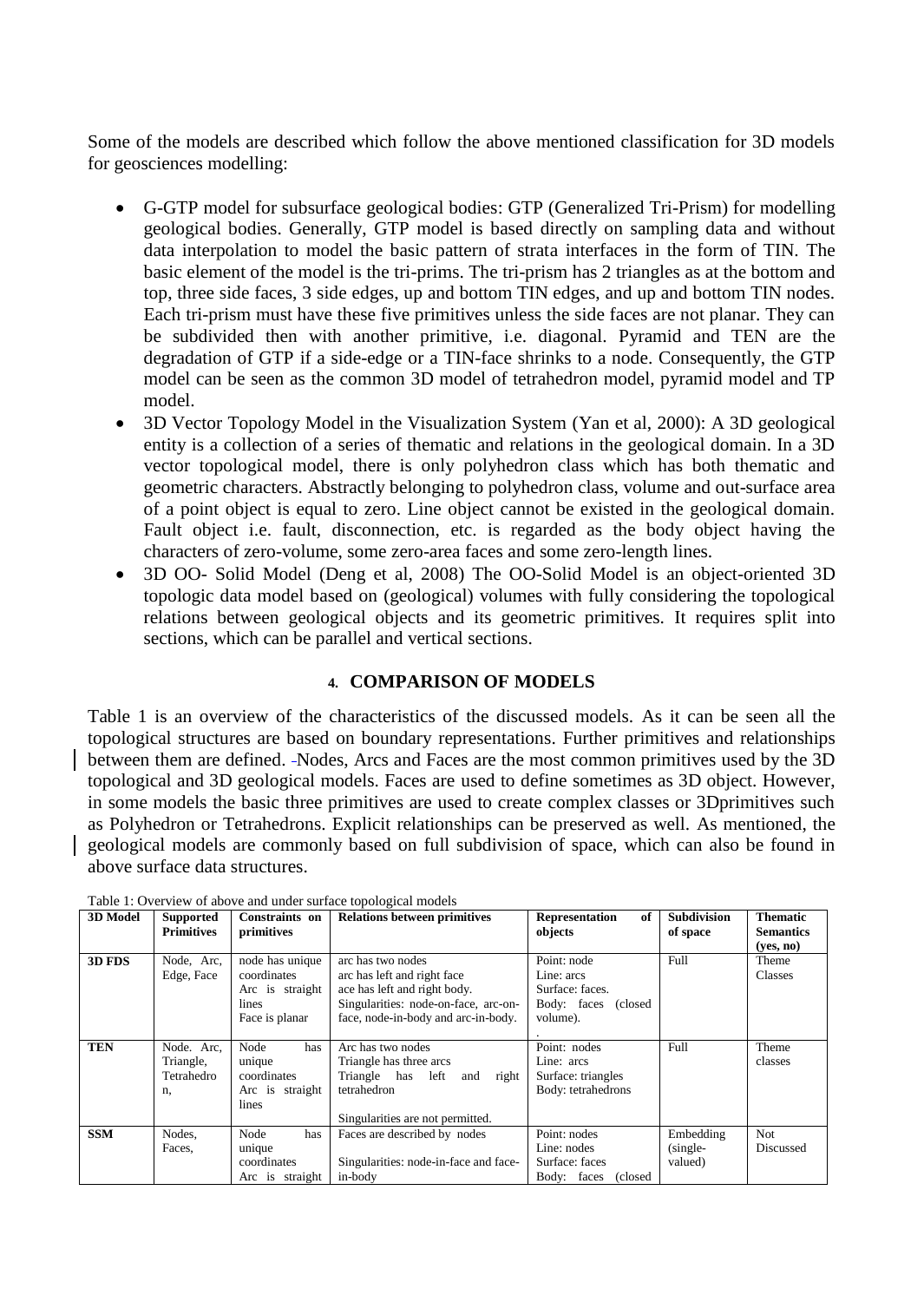|                                                                   |                                               | lines<br>Face is planar                                                                                     |                                                                                                                                  | volume)                                                                                                         |                                  |                         |
|-------------------------------------------------------------------|-----------------------------------------------|-------------------------------------------------------------------------------------------------------------|----------------------------------------------------------------------------------------------------------------------------------|-----------------------------------------------------------------------------------------------------------------|----------------------------------|-------------------------|
| <b>CityGML</b>                                                    | Point,<br>Curve.<br>Surface,<br>Solid         | and convex<br>Primitive<br>is<br>described by set<br>coordinates<br>of<br>(GML3)<br>compliant<br>geometry). | Xlinks for topology implementation<br>between solids. Xlinks performs<br>components<br>aggregates<br>to<br>directional topology. | Point: point<br>Line: curve<br>Surface: surface.<br>Body: surface/volume                                        | Embedding<br>(single)<br>valued) | Yes                     |
| <b>Integral</b><br>Real -3D<br><b>Spatial</b><br>Model<br>$G-GTP$ | Generalised<br>tri-prism<br>(GTP)             | is<br>Side-face<br>planar<br>(subdivision<br>to<br>prism<br>$\alpha$<br>tetrahedron with<br>diagonals)      | GTP has: 6 nodes, 6 TIN-edges, 3<br>Side-edges, 2 TIN-faces, 3 Side-<br>faces, 3 diagonals                                       | Body: GTP                                                                                                       | <b>Full</b>                      | <b>Not</b><br>discussed |
| 3D Vector<br><b>Topologic</b><br>al<br>Geological<br>Model        | Point, Line,<br>Face.<br>Polyhedron           | Polyhedron<br>must be valid.                                                                                | Face in a multi-hierarchic network.<br>Node connects more than two edges<br>or arris Face has arris.                             | Body: polyhedron                                                                                                | Full                             | Yes                     |
| $00-$<br>3D<br><b>Solid</b><br>Model                              | Node.<br>Arc,<br>Polygon,<br>Region,<br>Solid | Node has<br>coordinates<br>(6types of<br>nodes)<br>Polygon<br>must<br>have orientation                      | Arc has 2 nodes<br>Polygon is composed of arcs<br>Region has polygons                                                            | Line: arc<br>Surface: regions<br>Simple<br>volume:<br>regions (closed)<br>Composed<br>volume:<br>simple volume. | Full                             | Yes                     |

These similarities give indication that an integrated topological model for above and under surface could be designed. Practically all the mentioned topological data structures can be used to integrate object from above and below surface as they allow representation of 3D volumes, but some of the structures does not provide robust mechanism for validity of volumetric objects. 3D volumetric primitives are therefore advantageous, because they ensure validity and facilitate calculation of 3D volumes. TEN data structures are very good candidate for such an integrated modelling. CityGML has also the potential to become such a model since it offers options to link to the OGC Topological complex model. CityGML was used in our study as integrated data model.

# **5. CASE STUDY- DELFT: CHALLENGES AND OPORTUNITIES**

As mentioned above CityGML was designed only for above surface information, Within the national funded project 'Geoinformation management for large infrastructure works' it was extended with geo-technical information (Emgård,and Zlatanova, 2008). This solution was selected after a careful consideration of several international and national standards and considering mostly the semantic and geometric properties of the models (Tegtmeier et al 2009, Tegtmeier et al 2008, Tegtmeier et al 2007a, Tegtmeier et al 2007b). As can be seen from the table, CityGML provides means to describe (thematic) semantics, geometry but also a kind of topology of 3D objects. Furthermore, the model can be extended applying the mechanism of Application Domain Extension (ADE). CityGML model was extensively investigated and tested within the 3D pilot project (Stoter et al 2010, Verbree et al 2010). Stoter et al 2011 presented an extension of CityGML to fit the needs of the large topographic map of Netherlands. Applying ADE mechanism BelowSurfaceObject was created, which allows specification of geological and geo-technical objects (Figure 1). In addition to the geological formation, geo-technical information of measurements and lab tests is also maintained (not shown in the Figure). Further specialisation of the top-level classes is presented in Tegtmeier et al, 2009.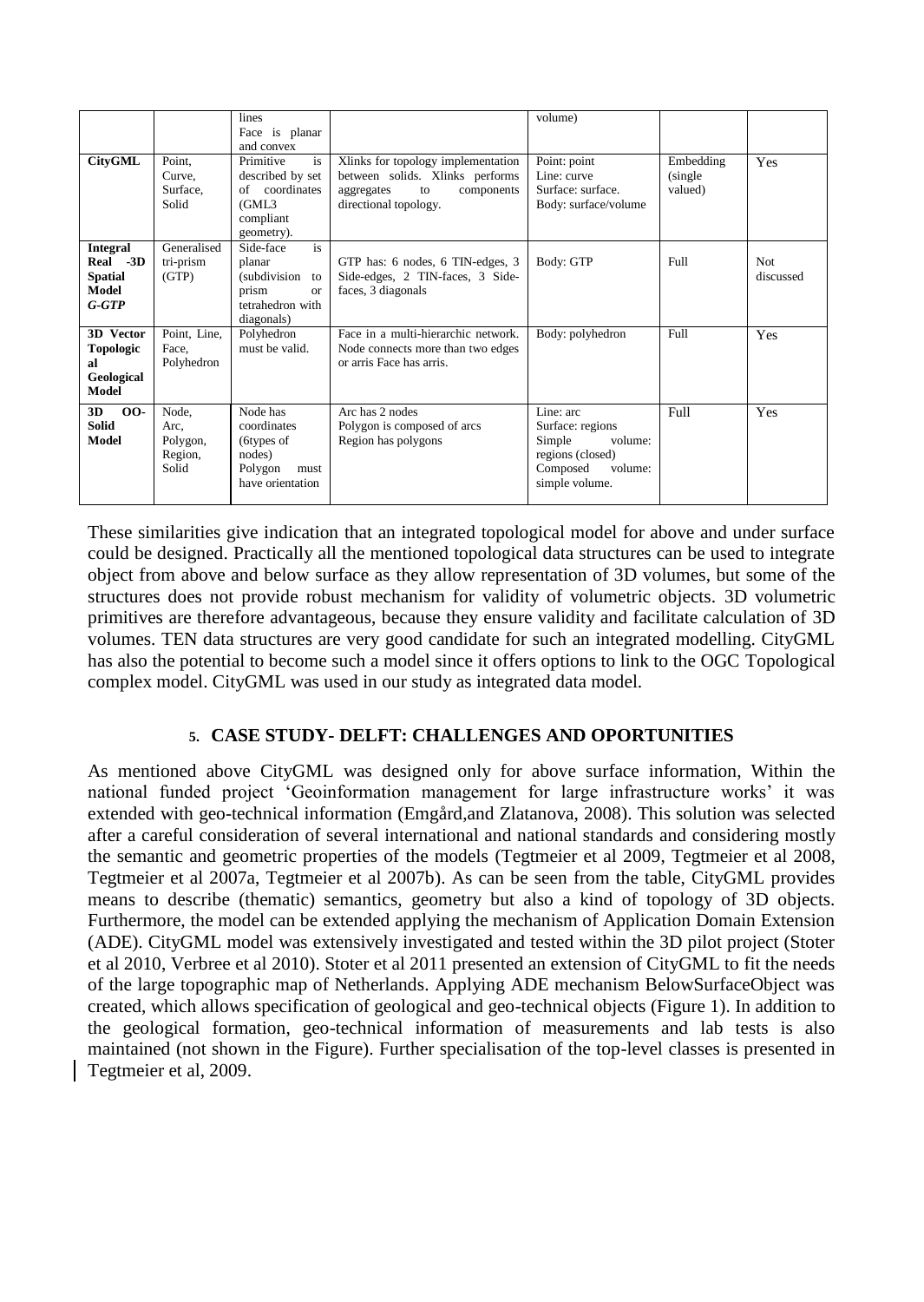

Figure 1: Top level classes of the *BelowSurfaceObject* hierarchy (courtesy of Tegtmeier et al 2009).

The model is very extensive with respect to the semantic information, but it does not elaborate sufficiently on the topological relations between the objects. The geological objects are described by geometric primitives, i.e. surfaces and solids.

For the test of the model, data from Delft Railway Station Reconstruction project (http://www.spoorzonedelft.nl/) were made available. The railway track is to be moved underground. The construction area is in densely populated area, close to the old city and poses many data integration challenges to the constructors (Figure 2). The test data were mostly 2D maps and images complemented with geo-technical measurements. To be able to create the 3D representations according to CityGML and the geo-technical ADE extension, all the data sets had to be processed. During this processing we have used software tools which are readily available in the market such as ArcGIS and RockWorks. The measurements (boreholes and soundings) were processed in geological software RockWorks to create the geological surfaces. These surfaces were lately integrated with the above surface information. To integrate all the data in one 3D model the following steps were taken in ArcGIS:



Figure 2: Railway station Delft: a) old situation and b) new situation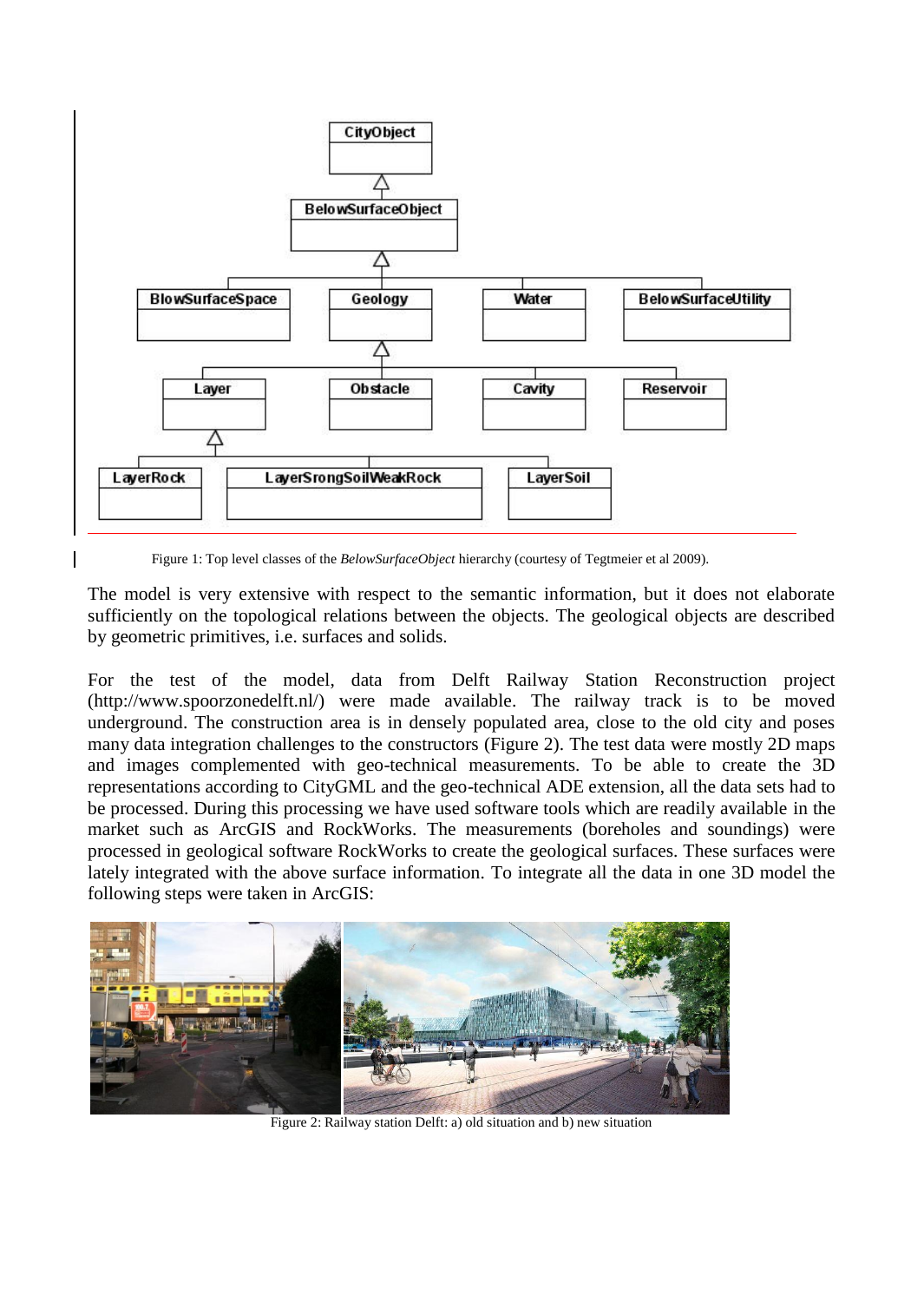1. Under surface objects: We have used the subsurface model obtained from the boreholes in RockWorks (as set of surfaces) and exported as a 3D polygon shapefile. We have used ArcScene software to show the subsurface data in a 3D environment. A sink hole into the south-west side of the sub-surface indicates the area of reconstruction. (Figure 3).



Figure3: LayerSoil represented as subsurface model

- 2. Surface features: To show the surface features, we have used a 2D high resolution satellite imagery which is basically a non-interactive raster image. A Triangulated Irregular Network (TIN) depicts the surface variations  $(0 - 1.07 \text{ m})$ . The TIN is created from the point geometry elevation spots which store the height (NAP) values in a separate column in an attribute table. These elevation spots are used to interpolate surface as TIN using 3D analyst extension of ArcGIS. This TIN also serves as base height for the satellite imagery of the area in the 3D environment. The image shows clearly the different landcover/landuses in the area covered. Majority of the area is covered by building complexes. Railway track could be seen dividing the area covered broadly in two parts. Trees and some green patches are also visible on the surface.
- 3. Buildings LOD1: A two dimensional polygon layer of building footprints is used to extrude the buildings in ArcScene. This extrusion uses height values stored as a separate column in its attribute table. For this purpose, under Extrusion property of the layer, Height column is used as Extrusion value or expression. This extrusion is added to each feature's minimum height. However, this extrusion is only for the display purpose and does not change the geometric characteristics of the layer to 3D primitives. It is simply a case of using corresponding values stored in attached data table as a column (Figure 4).



Figure 4: Terrain features with Buildings

In our case study, we have used geometrical models based on the basic primitives of point, line and polygons. None of the datasets used have true 3D geometrical shapes such as Polyhedrons or tetrahedrons as their base shapes which are mentioned in the 3D topological and geological models earlier. As a result, the integration resulted in some differences between surface and subsurface objects (Figure 5), which could not be checked while creating the model. The base primitives of our surface and subsurface model are simple 2D geometry primitives and not topological primitives.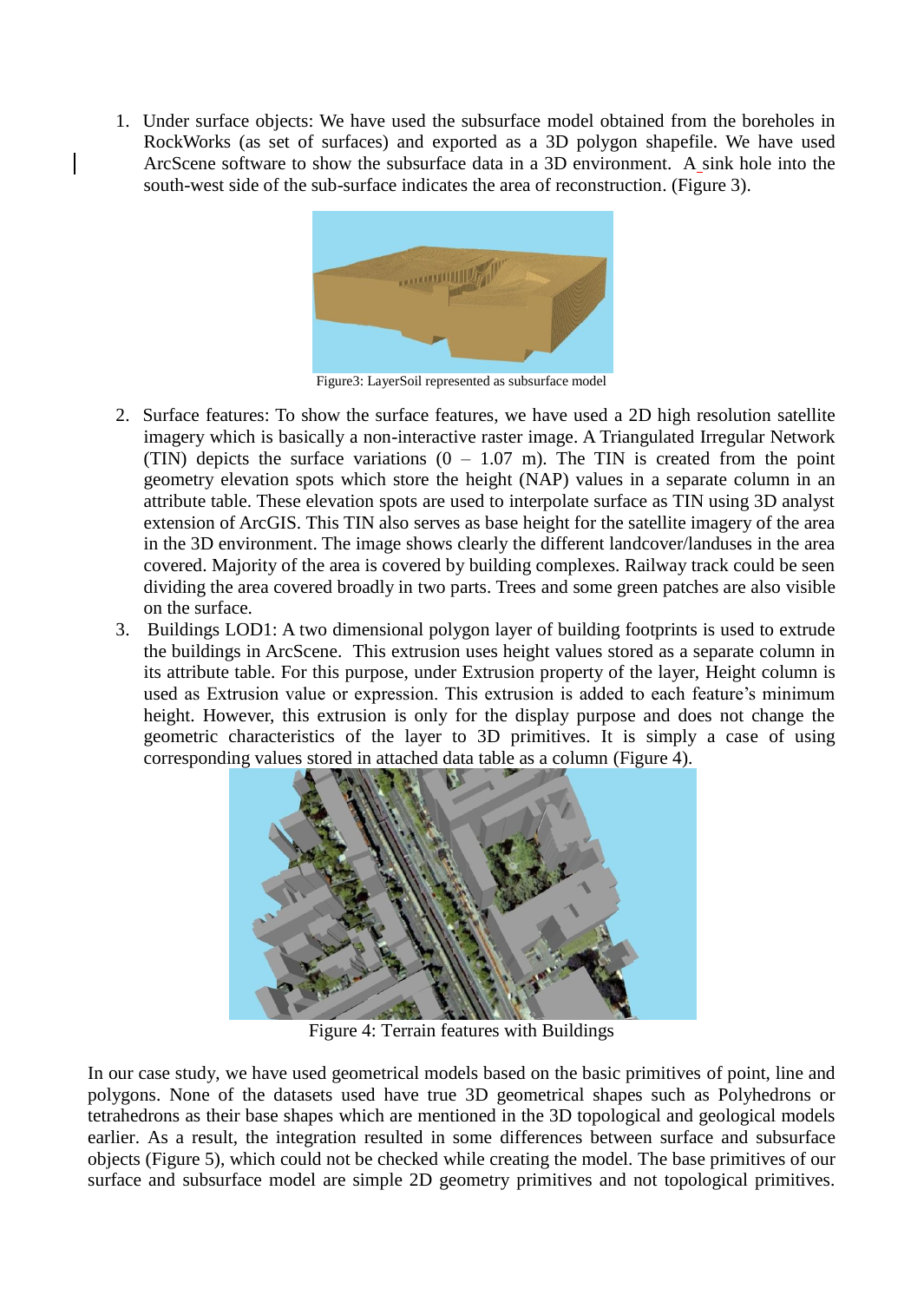Using topological primitives and populating a 3D topological model would have help to avoid these problems.



Figure 5: Integration of above- and under surface objects. The discrepancies between the different object are apparent

## **6. CONCLUSIONS AND RECOMMENDATIONS**

The complexity of tasks to be resolved in urban areas require the generation of true 3D datasets which are valid and can fulfil the 3D topological requirements. A very important aspect of 3D data sets is the validity of the objects. Our case study highlighted the discrepancies which can occur if topologically valid approach is not used. The validity of objects was not checked at any level: per objects, between the objects in one layer or between the objects of different layers. At the moment no software package can provide 3D validation and repair of individual objects, not to speak of validation of layers. In this respect, a good first step for validation of extruded objects is proposed by Ledoux and Meijer 2011.

Much more efforts are need for the implementation and use of data model that maintains 3D topology for above and under surface objects. The reviewed 3D topological models for above surface and under surface confirm that such datasets can be created, but the most appropriate 3D topological data structures still have to be investigated and agreed upon. 3D topological data structures that are based on tetrahedrons such as TEN are very promising start and need to be further studied for their applicability for an integrate data model. Another approach is use of polyhedron data type. A polyhedron data type has some advantages since it will not require subdivision of solid objects into tetrahedrons, but the topological data structure will be more complex to maintain. The topological model then can be linked to the semantic classes of CityGML and the geo-technical ADE. Concluding, we firmly believe that the research on integrated above/under surface 3D models have to be dealt together with 3D topological models. Maintenance of topology in any stage, i.e., creating, storage and analysis of 3D models will ensure their validity and consistency.

#### **ACKNOWLEDGEMENTS**

This work was done in the framework of the RGI-029 project Geo-Information Management for Civil-Engineering Infrastructure (GIMCIW), supported by the Dutch program Space for Geo-Information. Herewith, we would like to thank all project partners for their input, critical comments and support. We are grateful to Wiebke Tegtmeier for modelling the subsurface data.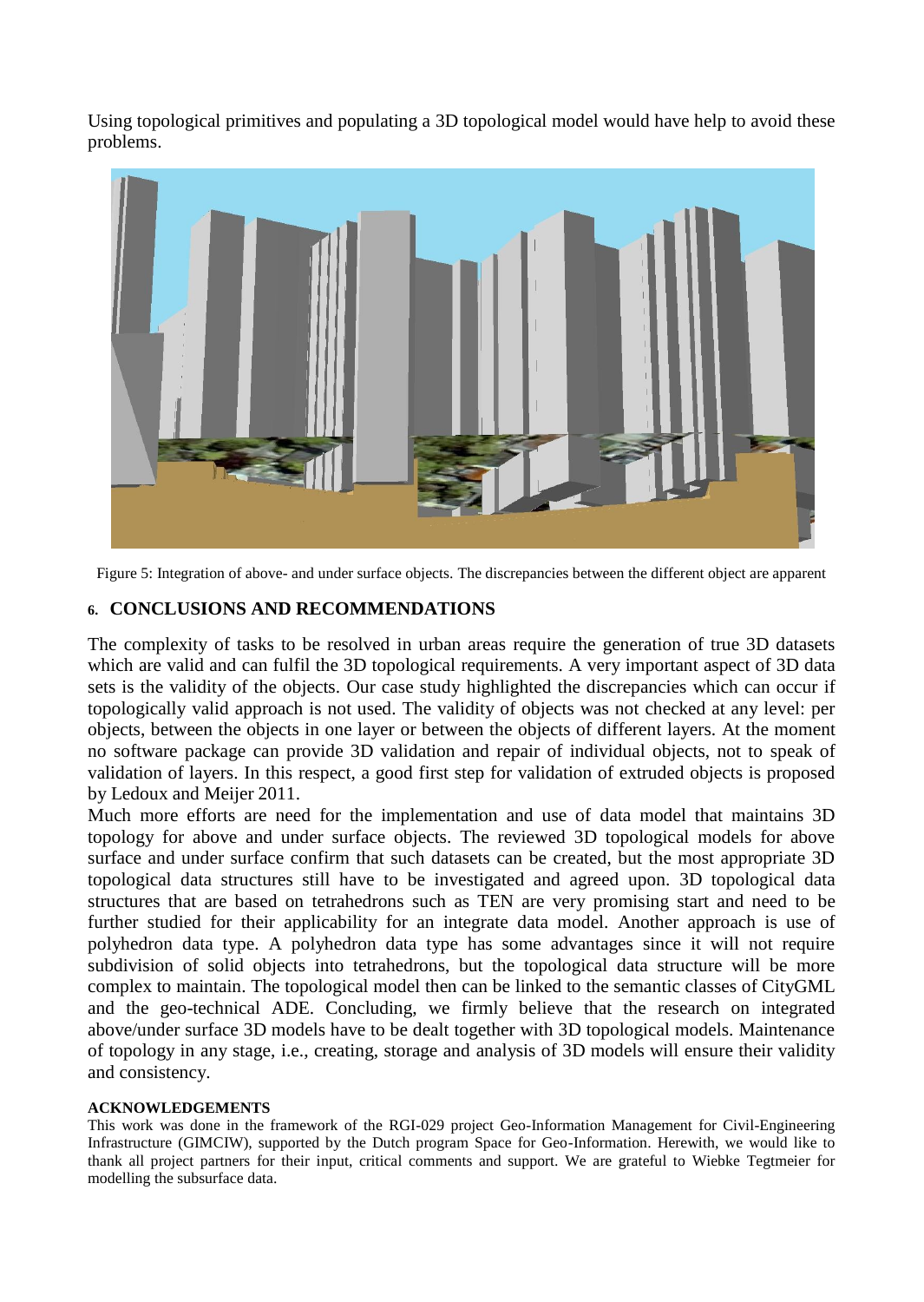#### **REFERENCES**

Breunig, M. and S. Zlatanova, 2011, 3D geo-database research: Retrospective and future directions, In: Computers & Geosciences, Volume 37, 7, pp. 791-803

Brugman, B., 2010, 3D topological structure management within a DBMS - validating a topological volume, Master's thesis GIMA (Utrecht Univ., TU Delft, Wageningen Univ., ITC), 2010, 151 p.

Deng, N., HOU E., ZHANG Zh., 2008; An Improvement of 3D OO-Solid Model; The International Archives of the Photogrammetry, Remote Sensing and Spatial Information Sciences. Vol. XXXVII. Part B4. Beijing 2008

Ellul, C., M. Haklay, 2006, Requirements for Topology in 3D GIS; Review Article; Transactions in GIS, 2006, 10(2): 157–175

Emgård, L. and S. Zlatanova, 2008, Implementation alternatives for an integrated 3D information model, In: Van Oosterom, Zlatanova, Penninga&Fendel (Eds,), 2008, Advances in 3D Geoinformation Systems, Lecture Notes in Geoinformation and Cartography, Springer-Verlag, Heidelberg, pp. 313-329

Godard, JP, 2004; Urban Underground Space and Benefits of going Underground; World Tunnel Congress 2004 and 30th ITA General Assembly –Singapore

Jun, C., G. Kim, 2010; A DBMS-Based 3D Topology Model for Laser Radar Simulation; IAPRS, Vol. XXX VIII, Part 7B, 2010.

Lattuada, R., 2006, 3D represenations and data structures in GIS and AEC, in Zlatanova&Prosperi (eds.) Large-scale data integration: challenges and opportunities, Taylor and Francis, Boca Raton, pp. 57-86

Ledoux, H. and M. Meijers, 2011, Topologically consistent 3D city models obtained by extrusion, In: International Journal of Geographical Information Science, Volume 25, 4, 2011, pp. 557-574

Lee, J. and S. Zlatanova, 2008, A 3D data model and topological analyses for emergency response in urban areas, Geospatial Information Technology for Emergency Response, Taylor & Francis/Balkema, 2008, pp. 143-168

Lu Xinhai, 2007; Land Demand and Supply in China's Urbanization, Huazhong University of Science and Technology, Katholieke Universiteit Leuven

Molenaar, M.,1989, Single valued vector maps: a concept in geographic information systems, in: International Journal of GIS, Vol. 2, No. 1, pp. 18-27

OpenGIS® City Geography Markup Language (CityGML) Encoding Standard, 2008; Open Geospatial Consortium Inc.; Reference number: OGC 08-007r1

Pearlman, S., M. Walker, M. Boscardin, 2004; ASCE Geo-Support 2004, Orlando, Florida

Penninga, F., P. van Oosterom and B. M. Kazar, 2006, A TEN-based DBMS approach for 3D Topographic Data Modelling, In: A. Riedl, W. Kainz and G. Elmes (Eds.); Progress in Spatial Data Handling, 12th International Symposium on Spatial Data Handling, pp. 581-598

Pilouk, M. and K. Tempfli, 1994a, An object-oriented approach to the Unified Data Structure of DTM and GIS, in: Proceedings of ISPRS, Commission IV, Vol. 30, Part 4., Athens, USA

Stoter, J., M. Reuvers, G. Vosselman, J. Goos, L. van Berlo, S. Zlatanova, E. Verbree and R. Kloosters, 2010, Towards a 3D geoinformation standard in the Netherlands, In: Kolbe, Köning&Nagel (Eds,), International Archives of the Photogrametry, Remote sensing and Spatial Information Sciences, Volume XXXVIII-4/W15, November 4-5, 2010, Berlin, Germany, pp. 63-67

Stoter, J.E., G. Vosselman, J. Goos, S. Zlatanova, E. Verbree, R. Klooster, M. Reuvers, 2011. Towards a national 3D Spatial Data Infrastructure: case of the Netherlands, Journal of photogrammetry, remote sensing and geoinformation processing, Volume 2011, Nr 5

Tegtmeier, W., S. Zlatanova, P. van Oosterom and H.R.G.K. Hack, 2009, Information management in civil engineering infrastructural development: with focus on geological and geotechnical information. In: Kolbe, Zhang&Zlatanova (Eds.), Proceedings of the ISPRS workshop, vol. XXXVIII-3-4/C3 Commission III/4, IV/8 and IV/5, pp. 1-6, Berlin, Germany

Tegtmeier, W., R. Hack, S. Zlatanova and PJM van Oosterom, 2008, The problem of uncertainty integration and geo-information harmonization. In Coors, Rumor, Fendel&Zlatanova (Eds.), Urban and regional data management: UDMS annual 2007 (pp. 171-184), Taylor & Francis Group, London, UK

Tegtmeier, W., R. Hack and S. Zlatanova, 2007a,The determination of interpretation uncertainties in subsurface representations, In: de Sousa, Olalla&Grossman (Eds.), Proceedings of the 11th Congress of the International Society for Rock Mechanics, July 2007, Lisbon, pp. 105-108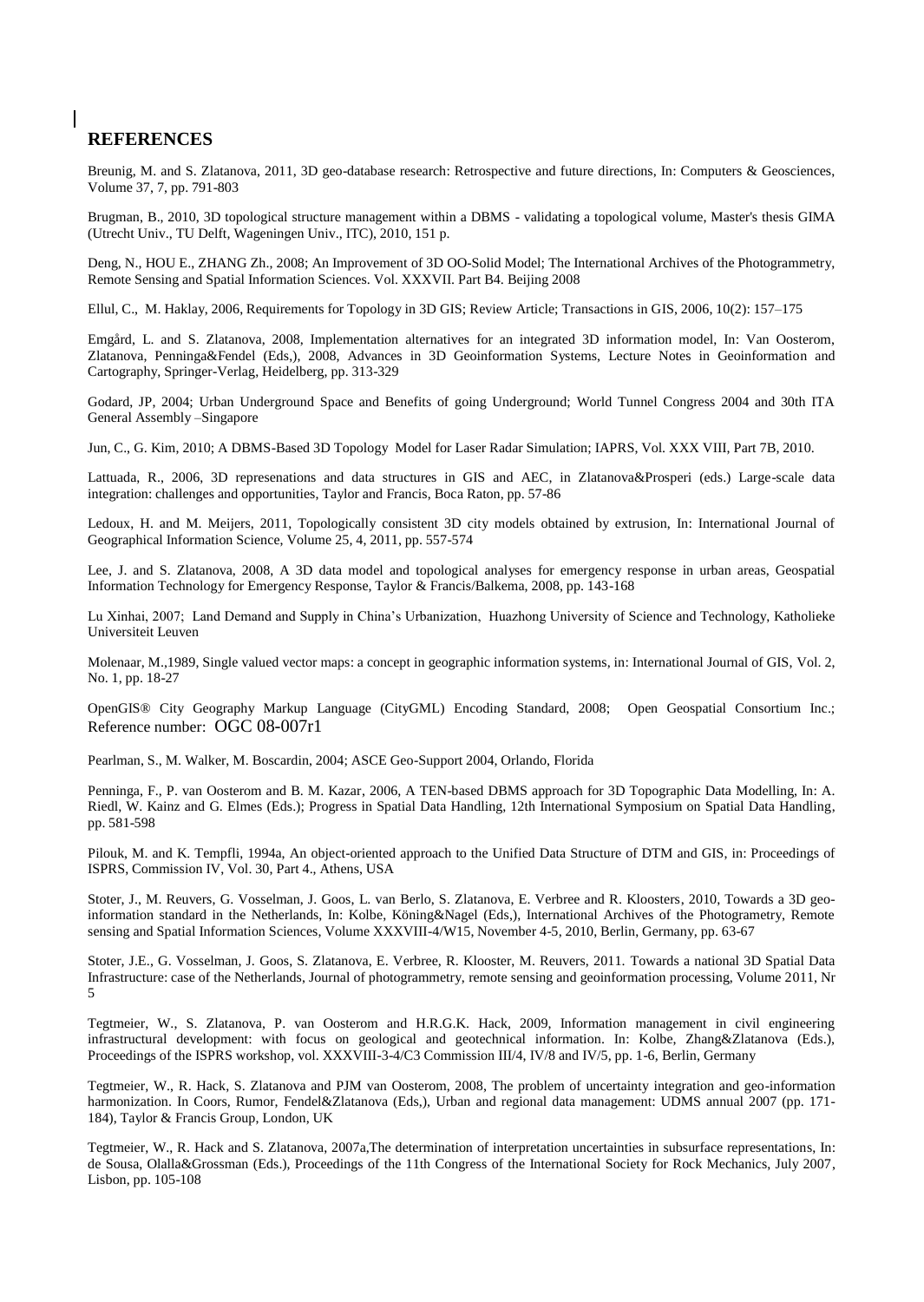Tegtmeier, W., R. Hack, S. Zlatanova and P. van Oosterom, 2007b, Identifying the problem of uncertainty determination and communication in infrastructural development, In: Stein&Demirel (Eds,), Proceedings of the 5th International Symposium on Spatial Data Quality, June 2007, Enschede, CDROM, 8 p.

Urabnization and Global Change, 2006; University of Michigan, USA; available at: http://www.globalchange.umich.edu/globalchange2/current/lectures/urban\_gc/

Verbree, E., J. Stoter, S. Zlatanova, G. de Haan, M. Reuvers, G. Vosselman, J. Goos, L. van Berlo, and R. Kloosters, 2010, A 3D model for geo-information in the Netherlands, In: Proceedings of A special joint symposium of ISPRS Technical Commission IV & AutoCarto in conjunction with ASPRS/CaGIS 2010 Fall Specialty Conference, November 15-19, 2010 Orlando, Florida, 5. P

de Vries, T. and S. Zlatanova, 2011, 3D Intelligent Cities, In: GEO Informatics, Volume 14, 3, pp. 6-8

Wu Lixin, Shi Wenzhong, 2004; GTP-based Integral Real-3D Spatial Model for Engineering Excavation GIS (E2 GIS); China Academic Journal Electronic Publishing House,

Wu, L. X., Shi, W. Z. And Christopher, G. M., 2003; Spatial Modelling Technologies for 3D GIS and 3D GMS. Geography and Geoinformation Sciences 19 1, pp. 5-11

Yan Xia, Anthony Tung Shuen Ho; 3D Vector Topology Model in the Visualization System; IEEE 2000, 3000 - 3002 vol.7

Wahl, R.R. 2004, The use of topology on Geology, Digital Mapping Techniques '04— Workshop Proceedings U.S. Geological Survey Open-File Report 2004–145, available at http://pubs.usgs.gov/of/2004/1451/wahl/index.html

Zlatanova, S., A. A. Rahman and W. Shi, 2004; Topological models and frameworks for 3D spatial objects; Computers & Geosciences 30 (2004) 419–428

#### **Name of the Presenter** : Dr. Sisi Zlatanova

#### **Author (s) Affiliation :**

1. Tarun Ghawana- He has an M.Sc in GIS with Specialization in natural resource management from International Institute of Geoinformation Science and Earth Observation, The Netherlands. He has worked as a GIS expert in India, Netherlands and Germany on natural resources management projects with academia as well as private consultancies. His area of expertise includes spatial analysis and spatial data modeling in particular for natural resource applications. He has worked on Indian NSDI for Department of Science and Technology, India. Currently, he is working as GIS Consultant with Integrated Spatial analytics Consultants, a multidisciplinary firm which is based in India.

Integrated Spatial Analytics Consultants

A-201, Kairali Apts., Sector-3, Dwarka, New Delhi-110075

INDIA, Tel: +91-9958117758

Email: [tarungh@gmail.com](mailto:tarungh@gmail.com)